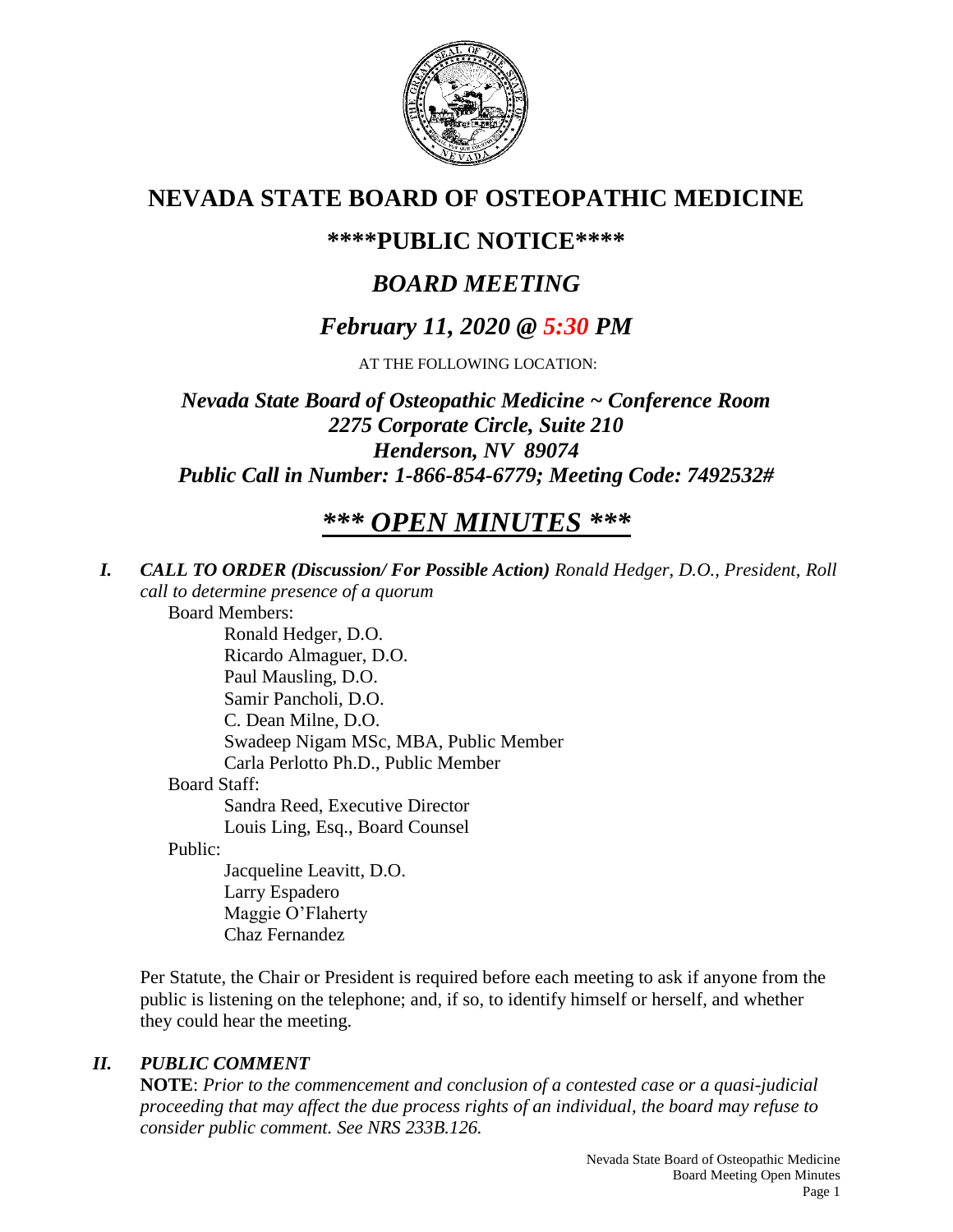No Comments.

*III. APPROVAL OF BOARD MEETING MINUTES FROM January 14, 2020 (Discussion/For Possible Action) Ronald Hedger, D.O., President* Mr. Nigam made a motion to approve the minutes from January 14, 2020 minutes; seconded by Dr. Perlotto. There being no discussion, the minutes were approved by the Board.

#### *IV. CONSENT AGENDA TO GRANT LICENSURE FOR OSTEOPATHIC PHYSICIANS, PHYSICIAN ASSISTANTS SPECIAL EVENT AND SPECIAL LICENSES (Discussion/ For Possible Action) Ronald Hedger, D.O., President*

*Under this item the Board may consider the recommendations of the Executive Director and/or President/Vice President to grant licensure to the below listed applicants. The Board may remove any applicant's name from the consent motion, but may not discuss the contents of the application for licensure without the applicant present following proper notice pursuant to the open meeting law.*

#### **Osteopathic Physician Name Specialty**

David Auch, D.O. **Internal Medicine** Trenton Baker, D.O. Anesthesiology Emilia Boffi, D.O. Internal Medicine Lisa Conners, D.O. Neurology Alexander Daves, D.O. Emergency Medicine Andrew Harrison, DO. Diagnostic Radiology Daniel Hilton, D.O. Colaryngology Garet Zaugg, D.O. Neurology

*Megan Jobe, PA-C Badi Eghterafi, D.O. Michael Patane, PA-C Jay Coates, D.O.*

#### *Special Licenses NRS.633.411:*

*Kavita Krishnakant,* D.O. *Kingman/Sunrise Hong-Diep Nguyen D.O. Kingman/Sunrise YuJie Shui, D.O. Kingman/Sunrise*

Dr. Milne made a motion to approve the licensees as written; seconded by Mr. Nigam. There being no discussion, the Board approved licensure.

## *V. +CONSIDERATION/APPROVAL OF REVISION TO SETTLEMENT AGREEMENT AND ORDER REGARDING JACQUELINE LEVENTHAL, D.O., (Discussion/For Possible Action/Board may go into closed* **session** *pursuant to NRS 241.030 to move to a closed session because the discussion will have to do with this applicant's character, alleged misconduct, professional competence, or similar items). Ronald Hedger, D.O., President*

Dr. Hedger asked if Dr. Leventhal would like a closed session. She chose a closed session. A motion was made by Dr. Milne to go into a closed session, seconded by Dr. Perlotto and approved by the Board. After returning to open session, Dr. Hedger made a motion to lift the probation on Dr. Leventhal; seconded by Dr. Milne. The motion was approved by the Board.

## *Physician Assistant Supervising Physician*

*Ashley Davis, PA-C None – Active Not-Working Leticha Leos, PA-C Michael Trainor, D.O. Isaach Majid, PA-C None – Active Not-Working Taylor, Roehr, PA-C None – Active Not-Working*